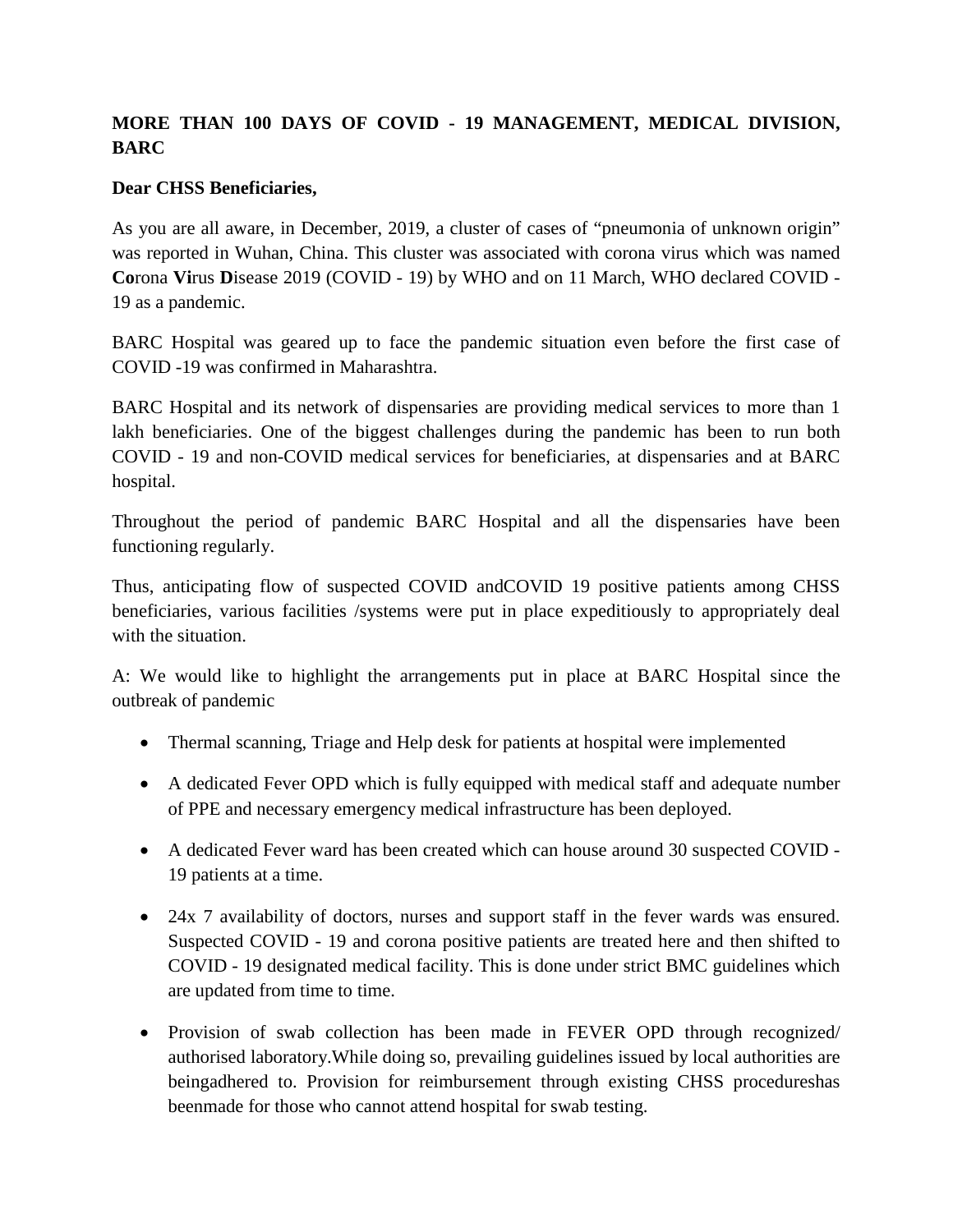- Provision of blood sample collection at FEVER OPD for suspected COVID cases so as to protect the other non COVID - 19cases has been made.
- Dedicated X ray machine for suspected and COVID 19 patients in fever OPD has been deployed.
- Empanelment of new hospitals exclusively for COVID 19 admissions has been done.

In addition to various hospitals which are regularly empanelled under CHSS, patients who are admitted in non-panel hospitals will be reimbursed.

- Strict disinfection policies are followed to avoid transmission of infection.
- A dedicated telephone Help line **,"Karo Na worry"** has been made operational
- Mobile phones, WiFi for frequent patient monitoring in fever ward and patient communication have been made implemented.
- Necessary arrangements are made with BMC for special COVID 19 waste disposal
- **B**: In view of the pandemic situation we had to make changes in general functioning of the Medical Division taking into account the prevalent guidelines and also the requirement ofour beneficiaries.
	- Medical, paramedical and all the support staff in BARC hospital and dispensaries are provided with appropriate personal protection material and medical equipment for carrying out their duties.
	- Telephonic consultation arrangement from dispensaries and hospital is made available as per prevailing medical advisory and taking into account the risk of infection to the beneficiaries. Large number of patients have already availed this facility and taken medical advice.
	- Provision is made for dispensing three months quota of medicines or longer in chronic illness cases. Those who cannot attend the dispensaries or hospital, purchase of medicines from nearby pharmacy with reimbursement has been permitted.
	- Provision has been made in Hospital Information System for referring the patient to panel hospital directly from dispensary
	- As per recommendation of Indian Academy of Paediatrics and WHO, immunisation activities were completed in all the children as per schedule.
	- Non-emergency management were required to be rescheduled as per medical guidelines for patients' safety. All emergency and essential medical conditions are being treated.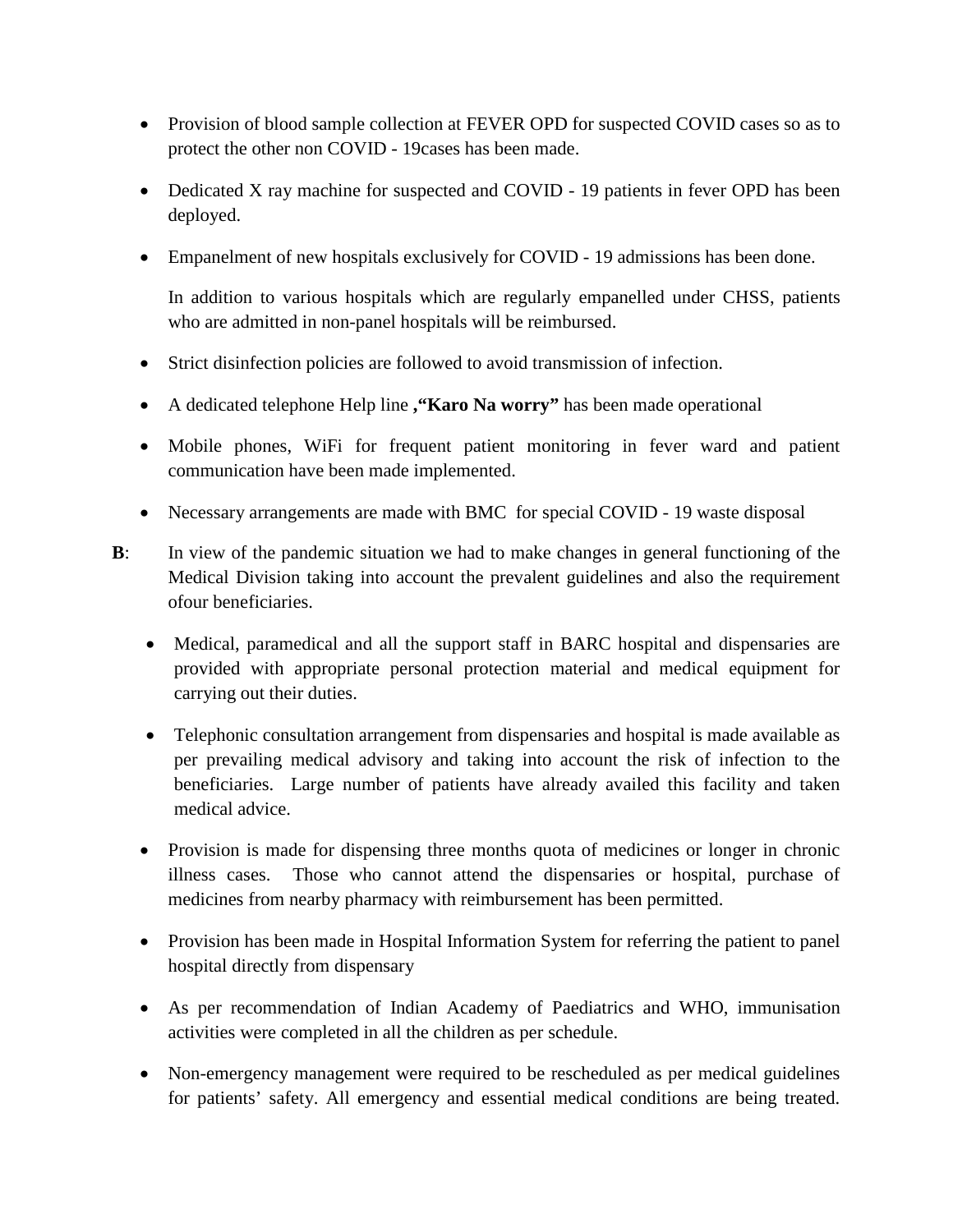Medical care is offered to all those who are attending hospital and dispensaries under strict medical advisory.

- Essential operative procedures, Ante-natal checkups, deliveries and caesarian sections etc. are going on as usual.
- Neonatal and emergency pediatrics care is continuing.
- Hospital kitchen continues to function as usual and has been providing services to both COVID - 19 and non-COVID - 19 patients. Due to the pandemic our hospitalstaff is also provided with food during their duty hours whenever required.
- **C.** We have also been educating our beneficiaries on various aspects of the pandemic so that they can be safe and stay healthy. Some of the initiatives in this direction are as follows.
	- Educational audio and videos for patients have been provided on COVID 19 awareness. These are made on common topics "Corona awareness", "Stay home -Stay safe", "Dental care during corona, Blood donation,prepared by medical staff BARC Hospital and have beencirculated.
	- Team of social workers have reached out and continue to do so for beneficiaries in Anushaktinagar township with help of security, visiting the high index case areas and educating the people. Such gatherings are addressed via megaphones.
	- Establishment of SOP for contact tracing in case of exposure which includes office contact tracing and house contact tracing was issued. Health Worker Risk Assessment Committee for evaluation of exposure has been functional since the outbreak of pandemic and have been providing valuable advice on appropriate measures to be taken
	- Quarantine guidelines for disease containment have beenissued.
	- Administrative activities like claims, procurements, settlements of bills, AMCs, MOUs with various hospitals continue.
	- Various provisions are made forCoviddatacollection in the system
- **D.** Preparing our medical the staff for handling the "Novel" Corona virus situation is extremely important. It is also important to ensure that they are provided with various other facilities so that they can attend to their duties.
	- Educational lectures for all the staff and in-house training was provided through audiovisual mode. Medical staff comprising of doctors and paramedical staff was also sent for training to higher centres' in Mumbai. Special video clips were made to train staff in using PPEs, safe distancing, hand washing and other important preventive practices. Imparting training to medical staff continues.